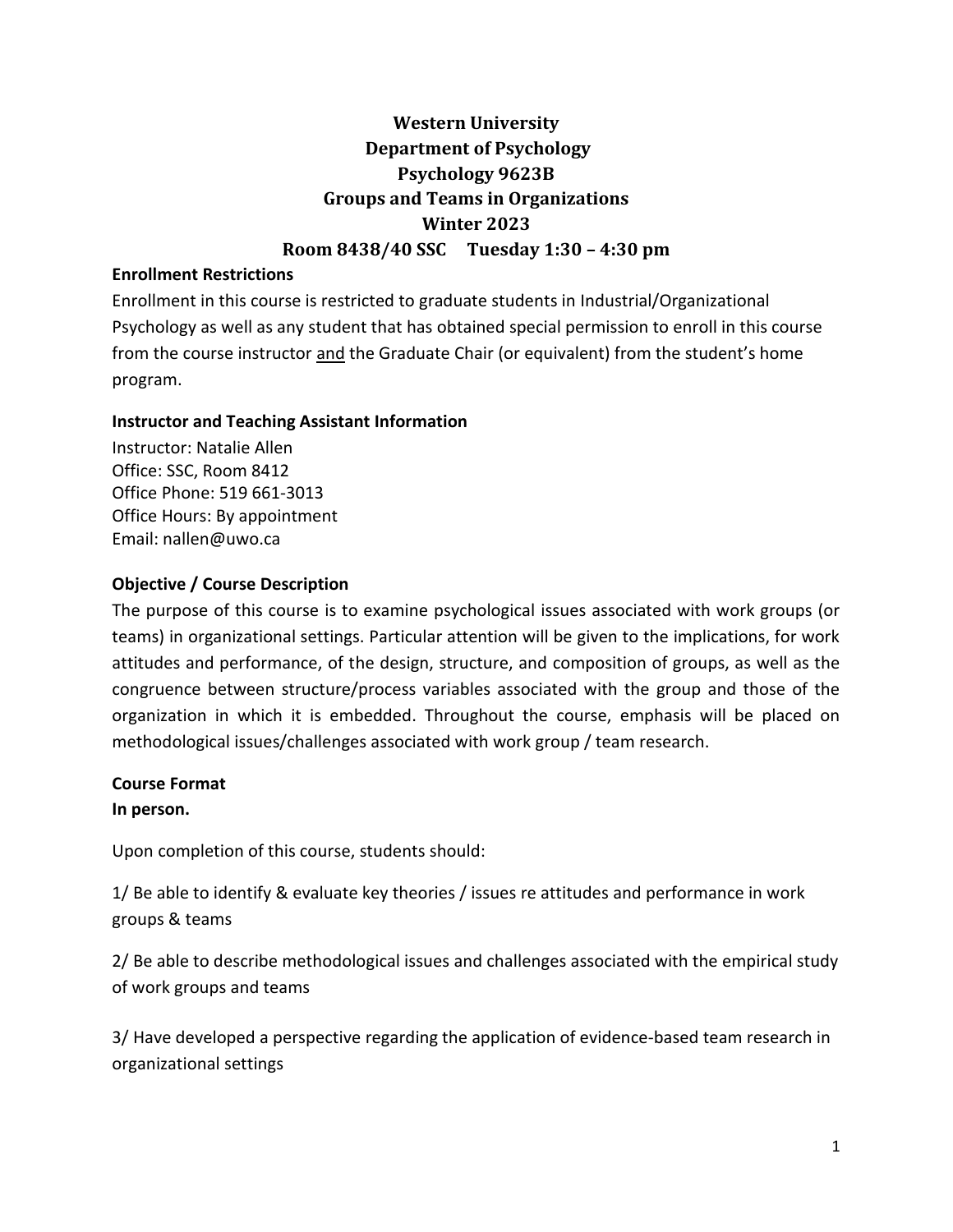### **Course Materials**

Primary readings (Empirical articles: primary & meta-analytic, Key chapters, & practitioner pieces as per Course Outline); Readings as assigned by student seminar presenters.

## **Methods of Evaluation**

| Assignment                  | Date of Evaluation (if known)  | Weighting |
|-----------------------------|--------------------------------|-----------|
| Thought Paper #1            | Based on chosen reading(s)     | 10%       |
| Thought Paper #2            | Based on chosen reading(s)     | 10%       |
| <b>Seminar Presentation</b> | March 28, April 4, or April 11 | 20%       |
| Research Paper              | Due April 14                   | 40%       |
| <b>Class Participation</b>  | Throughout course              | 20%       |

Total 100%

## **Course Timeline**

| <b>Week</b>    | Date        | Topics/Content Areas/ Learning Activities     | <b>Readings Due</b>                                                                                                                                                        |  |
|----------------|-------------|-----------------------------------------------|----------------------------------------------------------------------------------------------------------------------------------------------------------------------------|--|
| $\mathbf{1}$   | January 10  | Intro to Teams in the Workplace (& Course)    | No readings                                                                                                                                                                |  |
| $\overline{2}$ | January 17  | History of Team Research/ Romance of<br>Teams | Mathieu, Hollenbeck, van<br>Knippenberg, & Ilgen, 2017.<br>Plus one other chapter & 6<br>"romance of teams" papers                                                         |  |
| 3              | January 24  | Models, Levels & Emergence                    | Klein & Kozlowski (2000)<br>Hackman (2003)<br>Ilgen, Hollenbeck, Johnson,<br>& Jundt (2005)<br>Allen & O'Neill (2015)                                                      |  |
| 4              | January 31  | <b>Team Composition 1</b>                     | Allen & West (2005)<br>Bell, Villado, Lukasik, Belau<br>& Briggs (2011)<br>Harrison, Price, & Bell (1998)<br>Jackson, Brett, Sessa,<br>Cooper, Julin, & Peyronin<br>(1991) |  |
| 5              | February 7  | <b>Team Composiition 2</b>                    | Barrick, Stewart, Neubert &<br>Mount (1998)<br>Bell (2007)<br>LePine, Buckman, Crawford,<br>& Methot (2011)                                                                |  |
| 6              | February 14 | (Affect-ish) Team Processes & Effectiveness   | O'Neill, Allen, & Hastings<br>(2013)<br>Sinha, Janardhanan, Greer,<br>Conlon, & Edwards, (2016)<br>Castano, Watts, & Tekleab<br>(2013)                                     |  |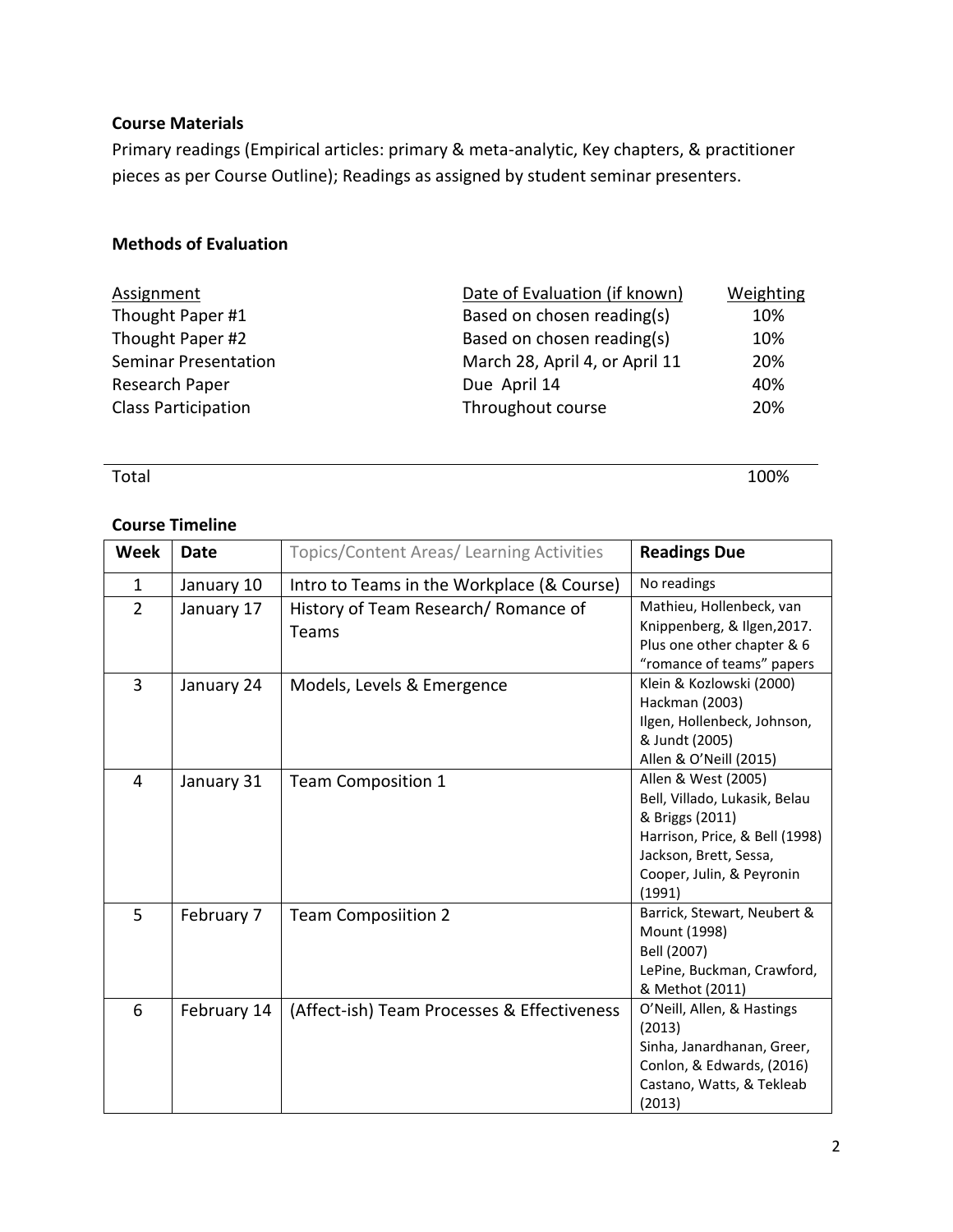| <b>Week</b> | <b>Date</b> | Topics/Content Areas/ Learning Activities                | <b>Readings Due</b>                                                                                                                                                                            |
|-------------|-------------|----------------------------------------------------------|------------------------------------------------------------------------------------------------------------------------------------------------------------------------------------------------|
| 7           | February 28 | (Cognitive-ish) Team Processes &<br>Effectiveness        | DeChurch & Mesmer-<br><b>Magnus (2010)</b><br>Mathieu, Heffner, Goodwin,<br>Salas, & Cannon-Bowers<br>(2000)<br>Resick, Dickson, Mitchelson,<br>Allison, & Clark (2010)<br>Ross & Allen (2012) |
| 8           | March 7     | Team Performance, Management & Design<br>1               | Allen & West (2005)<br>O'Neill, Goffin, & Gellatly<br>(2012)                                                                                                                                   |
| 9           | March 14    | Team Performance, Management, & Design<br>$\overline{2}$ | Hughes et al (2016)<br>Pearsall, Christian, & Ellis<br>(2010)<br>Kleingeld, van Mierlo, &<br>Arends (2011)                                                                                     |
| 10          | March 21    | Conducting Team Research in Various<br>Settings          | Bishop (2004)<br>Gross & Kluge (2014)<br>Marques-Quinteiro, Curral,<br>Passos & Lewis (2013)<br>Salas, Tannenbaum,<br>Kozlowski, Miller, Mathieu,<br>& Vessey (2015)                           |
| 11          | March 28    | <b>Student Seminar Presentations</b>                     | No readings                                                                                                                                                                                    |
| 12          | April 4     | <b>Student Seminar Presentations</b>                     | No readings                                                                                                                                                                                    |
| 13          | April 11    | <b>Student Seminar Presentations</b>                     | No readings                                                                                                                                                                                    |

#### **Details of Readings:**

#### **January 17 Historical Overview of Psychological Team Research / R-of-T Issue**

#### History / Overview of Team Research

Mathieu, J.E., Hollenbeck, J.R., van Knippenberg, D., Ilgen, D.R. (2017). A century of work teams in the *Journal of Applied Psychology, 102,* 452-467.

Plus any **one** other "overview" teams chapter…. For example:

Williams & Allen (2008). Teams at work. In J. Barling & C.L. Cooper (Eds.) *The Sage Handbook of Organizational Behavior*. London: Sage.

Teams Chapter in Zedeck Handbook (in DNJ)

#### "Romance of Teams"

See: *Journal of Occupational & Organizational Psychology*; Volume 77, December 2004 issue (p. 439- 491 incl.)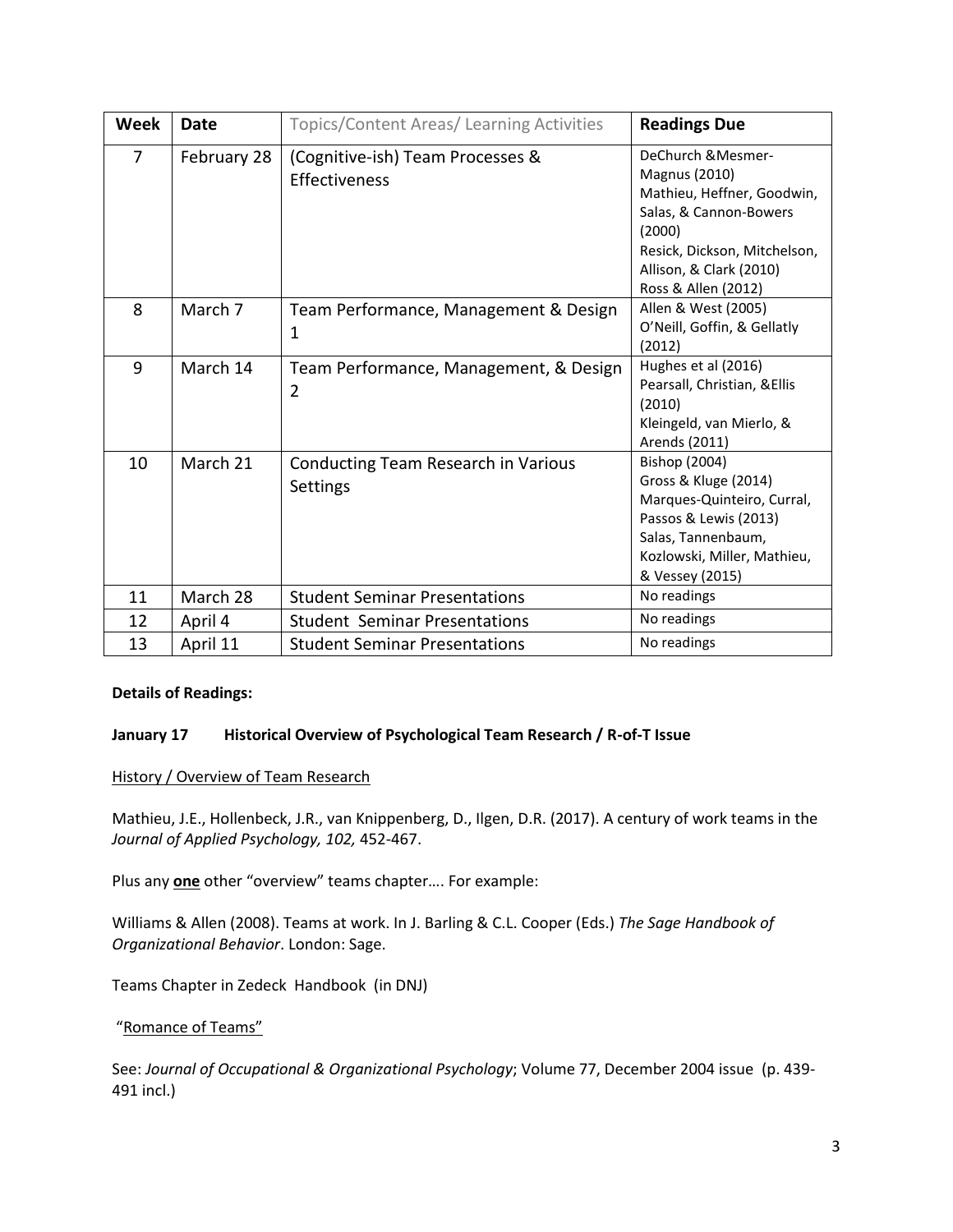Allen, N.J., & Hecht, T.D. (2004a). The "romance of teams": Toward an understanding of its psychological underpinnings and implications.

Skim (a) the 4 2004 Commentaries (Meindl; West et al.; Paulus & Van der Zee ; Cordery) and (b) Response (Allen & Hecht, 2004b)

#### **January 24 Models, Levels & Emergence: Concepts/Issues\*\*\***

Klein, K., & Kozlowski, S. (2000). From micro to meso: Critical steps in conceptualizing and conducting multi-level research. *Organizational Research Methods, 3,* 211-236.

Hackman, J.R. (2003). Learning more by crossing levels: Evidence from airplanes, hospitals, and orchestras. *Journal of Organizational Behavior, 24,* 905-922.

Ilgen, D.R., Hollenbeck, J.R., Johnson, M., & Jundt, D. (2005). Teams in organizations: From Input-Process-Output Models to IMOI Models. *Annual Review of Psychology, 56*, 517-543.

Allen, N.J., & O'Neill, T.A. (2015). The trajectory of emergence of shared group-level constructs. *Small Group Research, 46,* 352-390.

#### **January 31 Team Composition 1**

**\*\*\* For January 31 class:** Track down one empirical team study that is not on our list and that involves "levels" (i.e., > 1 level). Plan to give a 3-5 minute overview of the study to the class.

Allen, N.J., & West, M.A. (2005). Selecting for teamwork. In A. Evers, O. Voskuijl, & N. Anderson (Eds.) *Handbook of Selection*, Oxford: Blackwell Publishers.

Bell, S.T., Villado, A.J., Lukasik, M.A., Belau, L., Briggs, A.L. (2011). Getting specific about demographic diversity variables and team performance relationships: A meta-analysis. *Journal of Management, 37,* 709-743

Harrison, D.A., Price, K.H., & Bell, M.P (1998). Beyond relational demography: Time and the effects of surface- and deep-level diversity of work group cohesion. *Academy of Management Journal, 41*, 95-107.

Jackson, S.E., Brett, J.F., Sessa, V.I., Cooper, D.M., Julin, J.A., & Peyronin, K. (1991). Some differences makes a difference: Individual dissimilarity and group heterogeneity as correlates of recruitment, promotions, and turnover. *Journal of Applied Psychology, 76,* 675-689. [*Skim merely for "paradigm***"]**

#### **February 7 Team Composition 2**

Barrick, M.R., Stewart, G.L., Neubert, M.J., & Mount, M.K. (1998). Relating member ability and personality to work-team processes and team effectiveness. *Journal of Applied Psychology, 83,* 377- 391.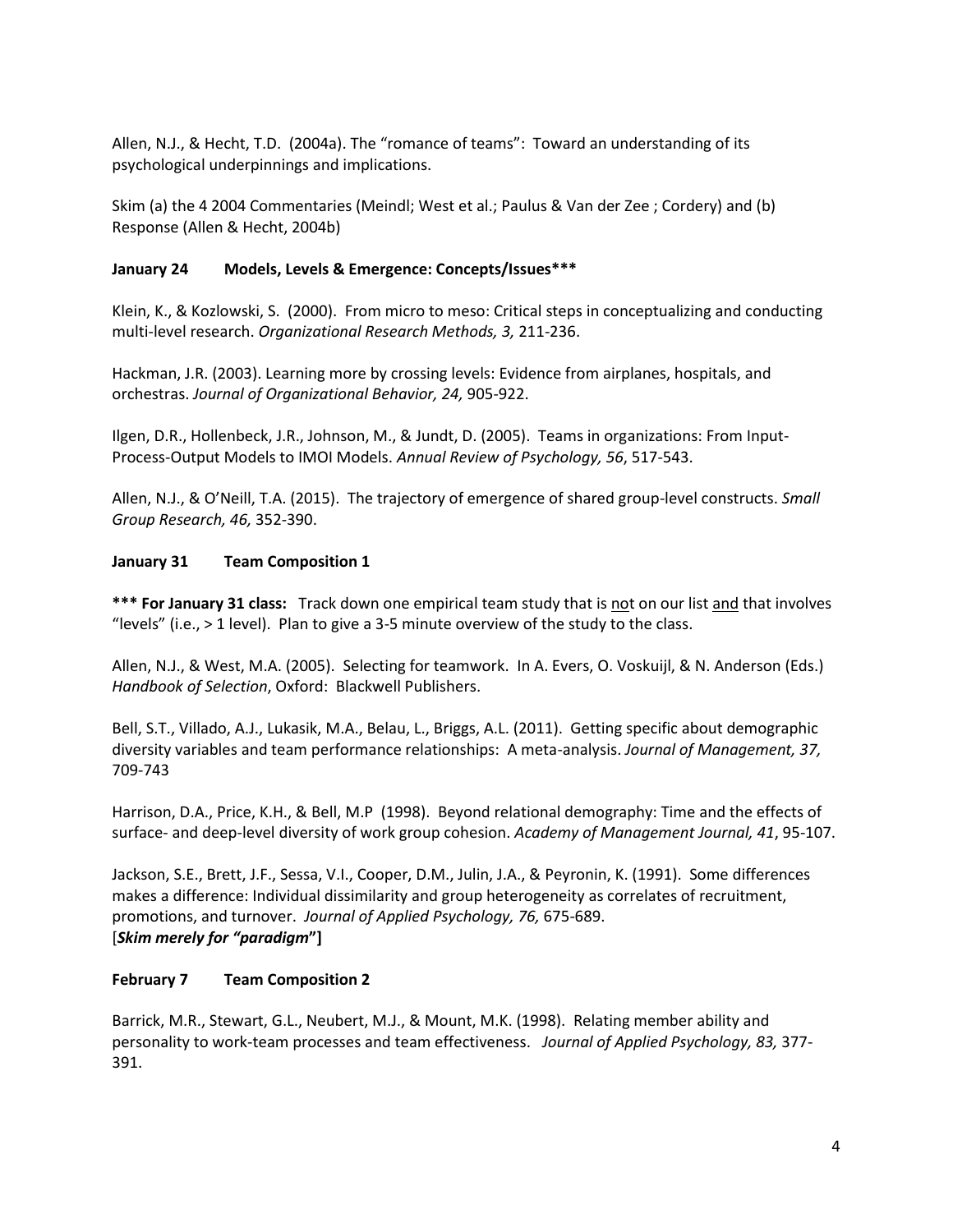Bell, S.T. (2007). Deep-level composition variables as predictors of team performance: A meta-analysis. *Journal of Applied Psychology, 92*, 595-615.

LePine, J.A., Buckman, B.R., Crawford, E.R., & Methot, J.. (2011) A review of research on personality in teams: Accounting for pathways spanning levels of theory and analysis. *Human Resource Management Review, 21* 311-330.

#### **February 14 Team Processes: (Affective-ish) Constructs, Measures, & Links with Effectiveness**

O'Neill, T.A., Allen, N.J. & Hastings, S. E. (2013). Examining the "pros" and "cons" of team conflict: A team-level meta-analysis of task, relationship, and process conflict. *Human Performance, 26,* 236-260.

Sinha, R., Janardhanan, N.S., Greer, L., Conlon, D.E., & Edwards, J.R. (2016). Skewed task conflicts in teams: What happens when a few members see more conflict. *Journal of Applied Psychology, 101,* 1045- 1055.

#### **Next 3: Read Castano et al. Skim the other 2**

Castano, Watts, & Tekleab, A.G. (2013). A reexamination of the cohesion-perfromance relationship meta-analyses: A comprehensive approach. *Group Dynamics: Theory, Research, and Practice, 17,* 207- 231

Beal, D. J., Cohen, R., Burke, M. J., & McLendon, C. L. (2003). Cohesion and performance in groups: A meta-analytic clarification of construct relations. *Journal of Applied Psychology, 88*, 989-1004.

Gully, S.M., Devine, D.J., & Whitney, D.J. (2012). A meta-analysis of cohesion and performance: Effects of level of analysis and task interdependence. *Small Group Research, 43*, 702-725.

### **February 21 Break Week**

#### **February 28 Team Processes: (Cognitive-ish) Constructs, Measures, & Links with Effectiveness**

DeChurch, L.A., & Mesmer-Magnus, J.R. (2010). The cognitive underpinnings of effective teamwork: A meta-analysis. *Journal of Applied Psychology, 95,* 32-53.

Mathieu, J.E., Heffner, T.S., Goodwin, G.F., Salas, E., & Cannon-Bowers, J.A. (2000). The influence of shared mental models on team process and performance. *Journal of Applied Psychology,85,* 273-283.

Resick, C.J., Dickson, M.W., Mitchelson, J.K., Allison, L.K., & Clark, M.A. (2010). Team composition, cognition, and effectiveness: Examining mental model similarity and accuracy. *Group Dynamics: Theory, Research, and Practice, 14*, 174-191.

Ross, S.J., & Allen, N.J. (2012). Examining the convergent valdity of shared mental models. *Behavior Research Methods, 44*, 1052-1062.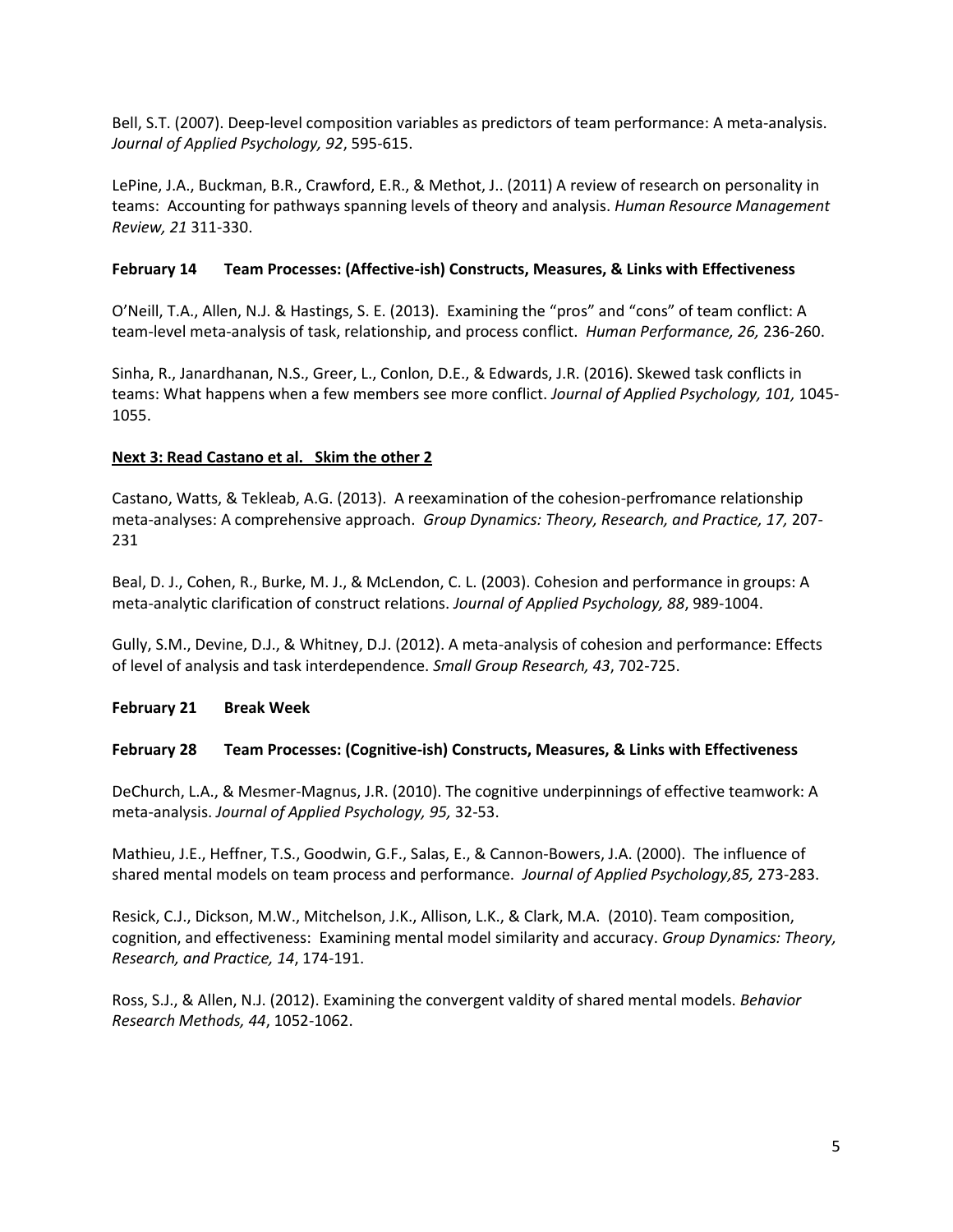#### **March 7 & 14 Team Performance & Selected HRM / Design Issues**

For March 7: Locate a couple of empirical studies in which **team performance** is assessed in some way and be prepared to briefly discuss how/how well the construct was conceptrualized, measured, and validated.

Allen, N.J., & West, M.A. (2005). Selecting for teamwork. In A. Evers, O. Voskuijl, & N. Anderson (Eds.) *Handbook of Selection*, Oxford: Blackwell Publishers.

O'Neill, T.A., Goffin, R.D., & Gellatly, I.R. (2012). The Knowledge, Skill and Ability Requirements for teamwork: Revisting the Teamwork-KSA Test's validity. *International Journal of Selection and Assessment, 20,* 36-52.

#### For March 14:

Hughes, A.M. et al. (2016). Saving lives: A meta-analysis of team training in healthcare. *Journal of Applied Psychology, 101,* 1266-1304.

Pearsall, M.J., Christian, M.S., & Ellis, A.P.J. (2010). Motivating interdependent teams: Individual rewards, shared rewards, or something in between? *Journal of Applied Psychology, 95,* 183-191.

Kleingeld, A., van Mierlo, H., & Arends, L. (2011). The effect of goal-setting on group performance: A meta-analysis. *Journal of Applied Psychology, 96,* 1289-1304.

#### **March 21 Doing Team Research in Various Settings**

Bishop, S.L. (2004). Evaluating teams in extreme environments: From issues to answers. *Aviation, Space and Environmental Medicine, 75*, C14-C21.

Gross, N., & Kluge, A. (2014). Predictors of knowledge-sharing behaviour for teams in extreme environments: An example from the steel industry. *Journal of Cognitive Engineering and Decision Making, 8,* 352-373.

Marques-Quinteiro, P., Curral, L., Passos, A.M., & Lewis, K. (2013) And now what do we do? The role of transactive memory systems and task coordination in action teams. *Group Dynamics: Theory, Research and Practice, 17,* 194-206.

Salas, E., Tannenbaum, S.I., Kozlowski, S.W.J., Miller,C.A., Mathieu, J.E., & Vessey, W.B. (2015). Teams in space exploration: A new frontier for the science of team effectiveness. *Current Direction sin Psychological Science, 24,* 200-207.